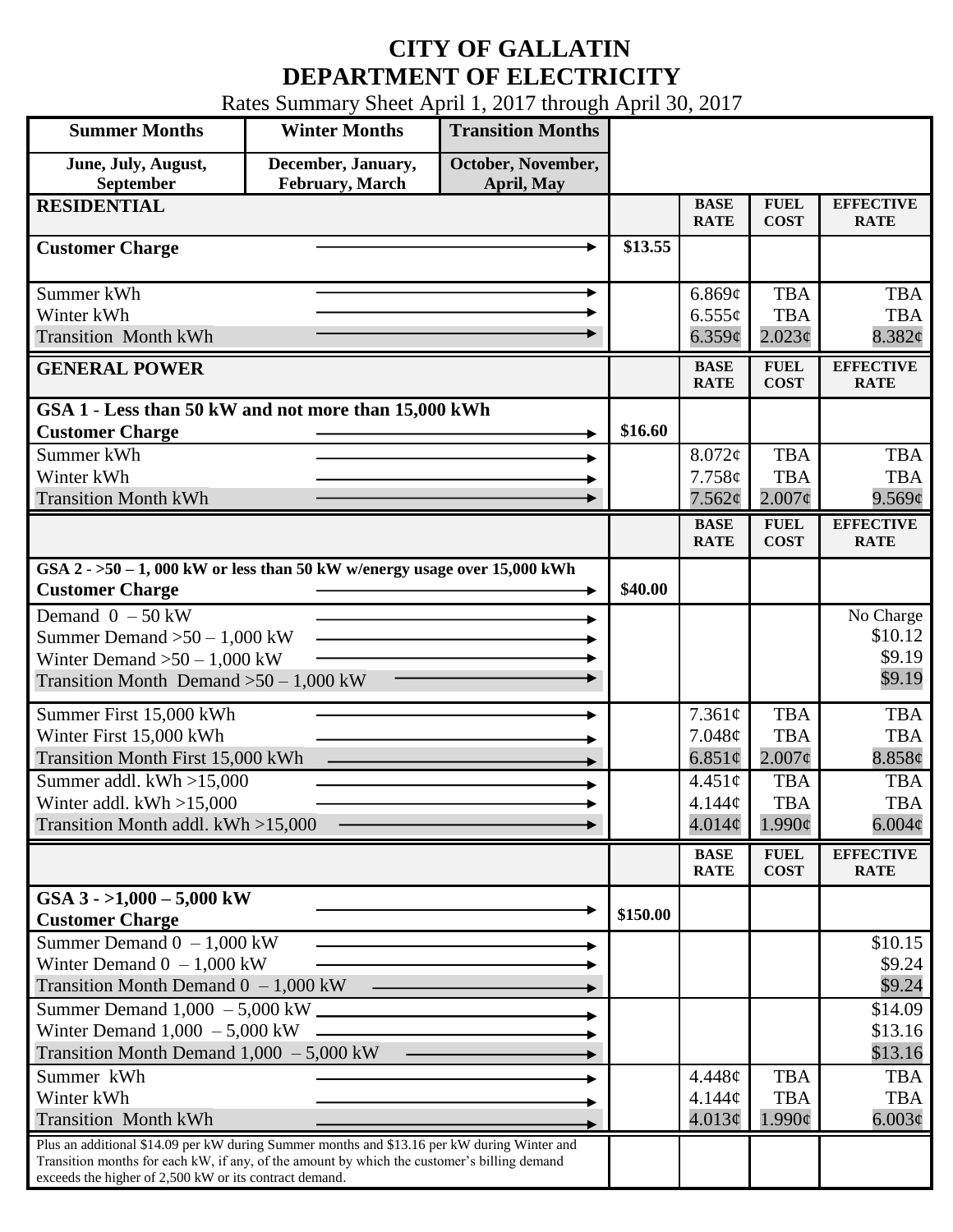## **CITY OF GALLATIN DEPARTMENT OF ELECTRICITY**

Rates Summary Sheet April 1, 2017 through April 30, 2017 Page 2

| <b>Summer Months</b>                                       | <b>Winter Months</b>                  | <b>Transition Months</b>         |         |                            |                            |                                 |
|------------------------------------------------------------|---------------------------------------|----------------------------------|---------|----------------------------|----------------------------|---------------------------------|
| June, July, August,<br>September                           | December, January,<br>February, March | October, November,<br>April, May |         |                            |                            |                                 |
| <b>GENERAL POWER CONTINUE</b>                              |                                       |                                  |         | <b>BASE</b><br><b>RATE</b> | <b>FUEL</b><br><b>COST</b> | <b>EFFECTIVE</b><br><b>RATE</b> |
| SGSB Demands from $5,001 - 15,000$ kW                      |                                       |                                  |         |                            |                            |                                 |
| <b>Customer Charge</b>                                     |                                       |                                  | \$1,500 |                            |                            |                                 |
| Summer Demand 5,000 - 15,000 kW -                          |                                       |                                  |         |                            |                            | \$19.92                         |
| Winter Demand $5,000 - 15,000$ kW——                        |                                       |                                  |         |                            |                            | \$16.75                         |
| Transition Month Demand $5,000 - 15,000$ kW                |                                       |                                  |         |                            |                            | \$13.62                         |
| Summer kWh                                                 |                                       |                                  |         | 3.018¢                     | <b>TBA</b>                 | <b>TBA</b>                      |
| Winter kWh                                                 |                                       |                                  |         | 2.565¢                     | <b>TBA</b>                 | <b>TBA</b>                      |
| <b>Transition Month kWh</b>                                |                                       |                                  |         | 2.463¢                     | 1.908¢                     | $4.371\circ$                    |
|                                                            |                                       |                                  |         | <b>BASE</b><br><b>RATE</b> | <b>FUEL</b><br><b>COST</b> | <b>EFFECTIVE</b><br><b>RATE</b> |
| MSB Demands greater than 5,000 kW                          |                                       |                                  |         |                            |                            |                                 |
| <b>Customer Charge</b>                                     |                                       |                                  | \$1,500 |                            |                            |                                 |
| Onpeak Summer Demand > 5,000                               |                                       |                                  |         |                            |                            | \$9.74                          |
| Onpeak Winter Demand > 5,000                               |                                       |                                  |         |                            |                            | \$8.83                          |
| Onpeak Transition Month Demand > 5,000 -                   |                                       |                                  |         |                            |                            | \$8.83                          |
| Max Demand                                                 |                                       |                                  |         |                            |                            | \$2.16                          |
| <b>Offpeak Excess of Contract Demand</b>                   |                                       |                                  |         |                            |                            |                                 |
| Summer                                                     |                                       |                                  |         |                            |                            | \$9.74                          |
| Winter                                                     |                                       |                                  |         |                            |                            | \$8.83                          |
| Transition                                                 |                                       |                                  |         |                            |                            | \$8.83                          |
| Onpeak Summer kWh                                          |                                       |                                  |         | 5.491c                     | <b>TBA</b>                 | <b>TBA</b>                      |
| <b>Onpeak Winter kWh</b>                                   |                                       |                                  |         | 4.406¢                     | <b>TBA</b>                 | <b>TBA</b>                      |
| <b>Onpeak Transition Month kWh</b>                         |                                       |                                  |         | $3.409\mathcal{C}$         | 1.908c                     | $5.317\phi$                     |
| Offpeak Summer kWh First 200 HUD                           |                                       |                                  |         | 3.113¢                     | <b>TBA</b>                 | <b>TBA</b>                      |
| Offpeak Summer kWh Next 200 HUD -<br><b>Additional HUD</b> |                                       |                                  |         | 0.288¢<br>$0.045\phi$      | <b>TBA</b><br><b>TBA</b>   | <b>TBA</b><br><b>TBA</b>        |
| Offpeak Winter kWh First 200 HUD                           |                                       |                                  |         | 3.326¢                     | <b>TBA</b>                 | <b>TBA</b>                      |
| Offpeak Winter kWh Next 200 HUD                            |                                       |                                  |         | 0.288¢                     | <b>TBA</b>                 | <b>TBA</b>                      |
| <b>Additional HUD</b>                                      |                                       |                                  |         | $0.045\phi$                | <b>TBA</b>                 | <b>TBA</b>                      |
| Offpeak Transition kWh First 200 HUD                       |                                       |                                  |         | 3.409¢                     | $1.908\phi$                | 5.317c                          |
| Offpeak Transition kWh Next 200 HUD                        |                                       |                                  |         | $0.288\ell$                | $1.908\phi$                | 2.196¢                          |
| <b>Additional HUD</b>                                      |                                       |                                  |         | $0.045\phi$                | $1.908\phi$                | $1.953\phi$                     |